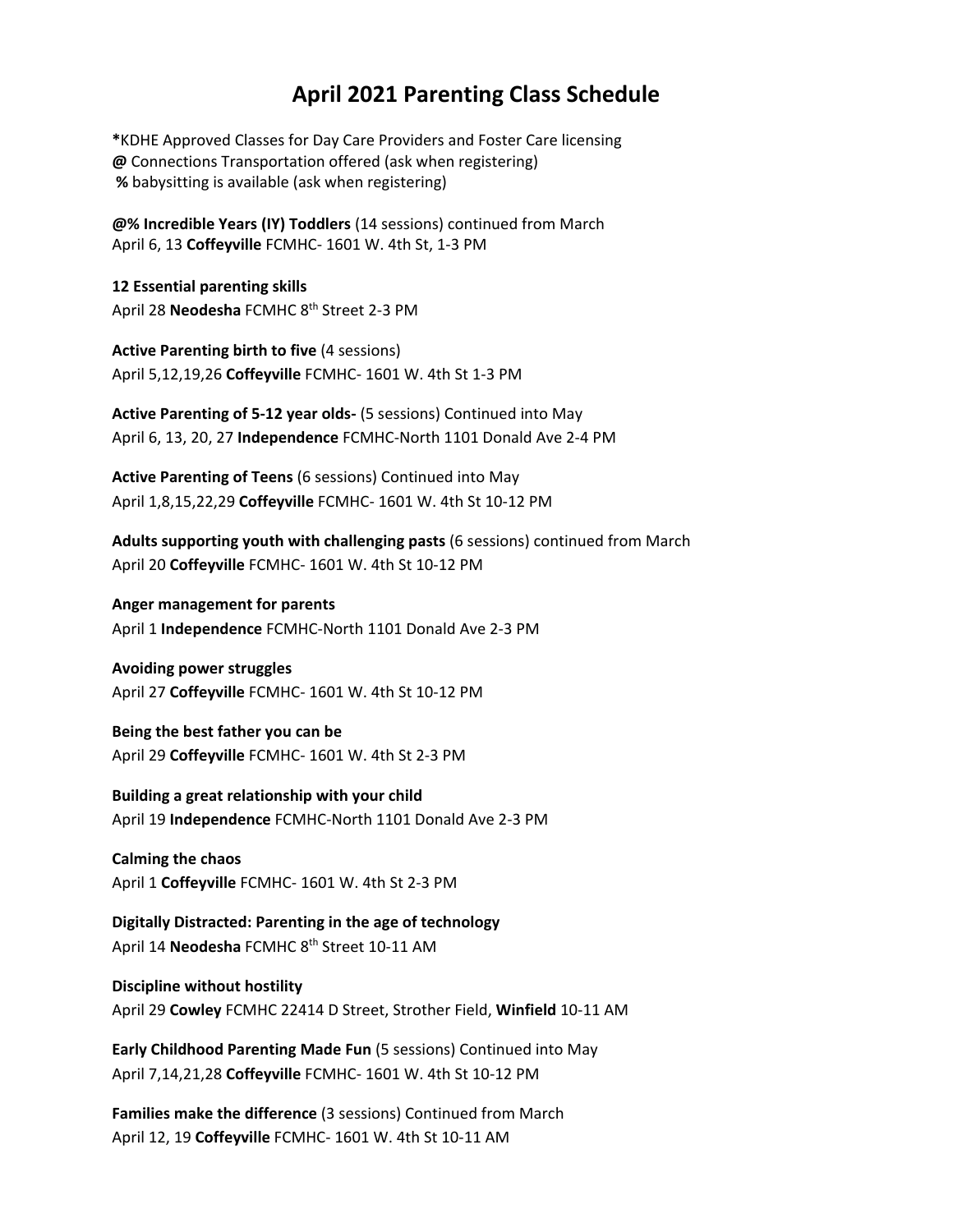**Healing the invisible wounds: Children exposed to violence** April 28 **Neodesha** FCMHC 8th Street 10‐11 AM

**Helping kids cope in a traumatic event** April 21 **Coffeyville** FCMHC‐ 1601 W. 4th St 2‐3 PM

**Helping kids cope with grief** April 15 **Coffeyville** FCMHC‐ 1601 W. 4th St 2‐3 PM

**Helping Kids Cope with painful feelings** April 22 **Independence** FCMHC‐North 1101 Donald Ave 10‐11 AM

**Helping parents raise resilient kids** April 8 **Coffeyville** FCMHC‐ 1601 W. 4th St 2‐3 PM

**How to make the best of sibling rivalry** April 12 **Independence** FCMHC‐North 1101 Donald Ave 2‐3 PM

**Let's talk the talk: Discussing risky behaviors with your kids** April 14 **Coffeyville** FCMHC‐ 1601 W. 4th St 2‐3 PM

**Make the most of playtime**  April 6 **Coffeyville** FCMHC‐ 1601 W. 4th St 10‐11 AM

**Mindful Parenting** April 5 **Independence** FCMHC‐North 1101 Donald Ave 2‐3 PM

**Neglect Matters: A guide for Parents** April 1 **Independence** FCMHC‐North 1101 Donald Ave 10‐11 AM

**Our emotional wellbeing and the effects it has on our kids** April 7 **Fredonia** FCMHC-6<sup>th</sup> Street 10-11 AM

**Painless parenting for the preschool years (2 session)** April 27 **Coffeyville** FCMHC‐ 1601 W. 4th St 1‐3 PM

**Parent Education Support Group** April 16, 23, 30 **Independence** FCMHC‐North 1101 Donald Ave 10‐11 AM April 28 **Coffeyville** FCMHC 4<sup>th</sup> Street 2-3 PM

**Parenting behaviors that build empathy in kids** April 20 **Independence** FCMHC‐North 1101 Donald Ave 10‐11 AM

**Parenting Doesn't Have to be Rocket Science** April 7 **Coffeyville** FCMHC‐ 1601 W. 4th St 2‐4 PM

**Parenting kids with oppositional defiant disorder** April 26 **Independence** FCMHC‐North 1101 Donald Ave 2‐3 PM

**Parenting to prevent child abuse** April 5 **Coffeyville** FCMHC‐ 1601 W. 4th St 10‐11 AM